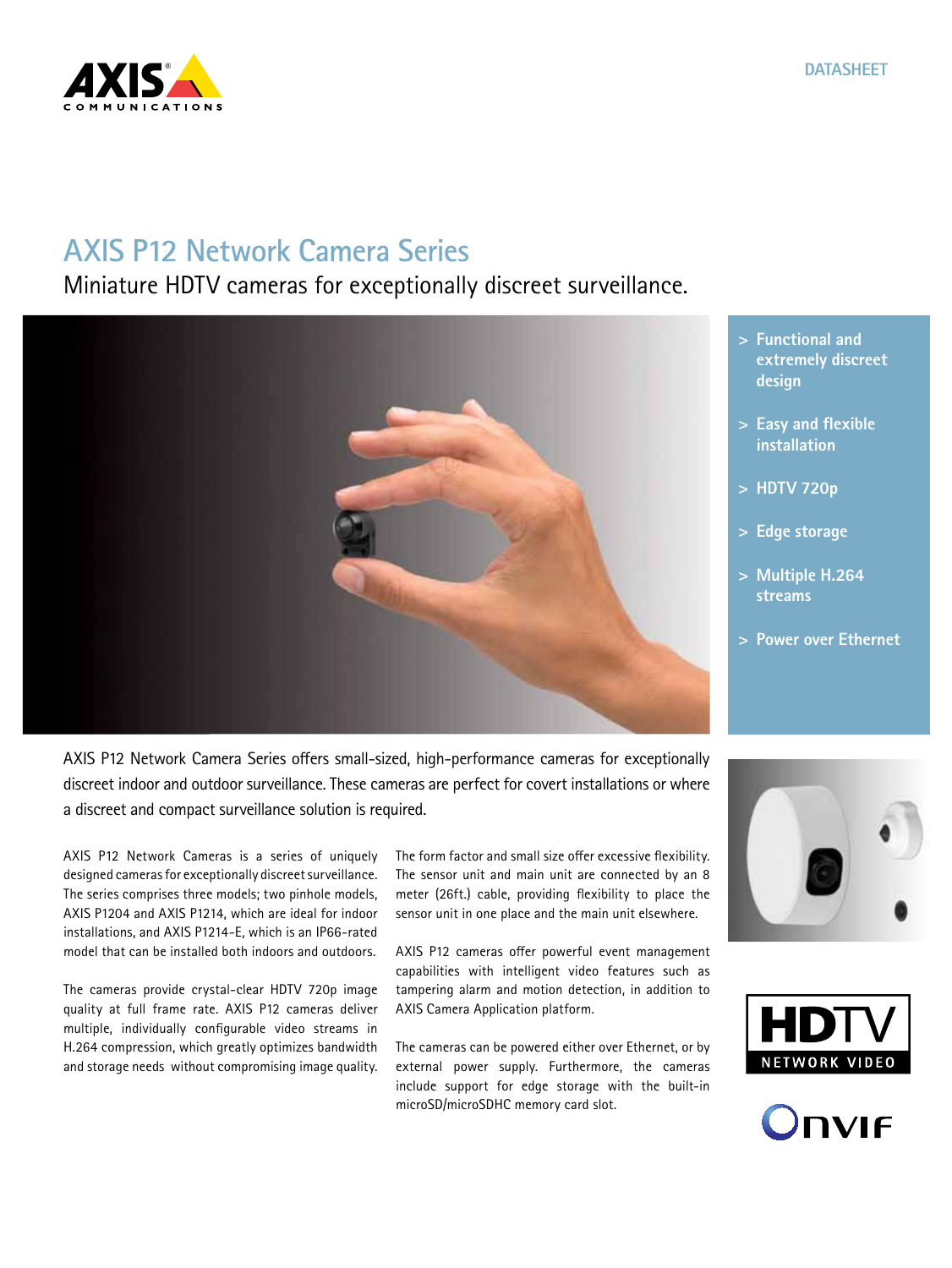# **Miniature HDTV cameras for discreet indoor and outdoor surveillance**

AXIS P12 Network Cameras are flexible and easy to install on walls, ceilings or for integration into very limited spaces.

#### **Unique design concept**

With their functional, discreet design and small form factor, AXIS P12 cameras enable easy integration into very limited spaces. AXIS P12 Series is ideal for discreet and covert surveillance in stores, architectural buildings, hotels, offices, banks and ATMs.

#### **Easy installation**

The innovative design concept of AXIS P12 Series comprises a main unit, and a separate sensor unit, enabling them to be mounted up to 8 meters (26ft.) apart. The separate sensor unit with a lens and image sensor, offers great flexibility to blend into a wide range of environments, at the same time

keeping the cameras protected from tampering.

### **Mounting options**

AXIS P12 Series offers a wide range of mounting options for indoor and outdoor installations. The cameras include various mounting

accessories enabling quick and easy installation. The unique form factor and small size of the sensor unit, enables flush mounting at places where a concealed application is required.



### **Outdoor covert surveillance**

AXIS P1214-E is an IP66 and NEMA 4X -rated model, which ensures protection against dust, rain, snow, ice and corrosion. It can operate in temperatures from -20 °C to 50 °C (-4 °F to 122 °F). The supplied housing makes the camera suitable for discreet wall or ceiling mount, allowing an overview without being intrusive. The camera is designed for both indooor and outdoor applications and is ideal for door entrances and ATMs.





## **AXIS P12 Network Cameras - Mounting Accessories**



AXIS P1204 can be mounted flat or angled on any surface, using the angled fastening bracket. The camera can also be mounted covertly behind a thin metal sheet in a doorway or an ATM.



AXIS P1214 can be mounted behind any wall, with just a small opening for the lens, or with the whole lens protruding from the wall.

#### **AXIS P1204 Network Camera AXIS P1214 Network Camera AXIS P1214-E Network Camera**



AXIS P1214-E which is an IP66-rated model, offers the same mounting options as AXIS P1214. The camera can also be mounted in the supplied housing, suited for both indoor and outdoor applications.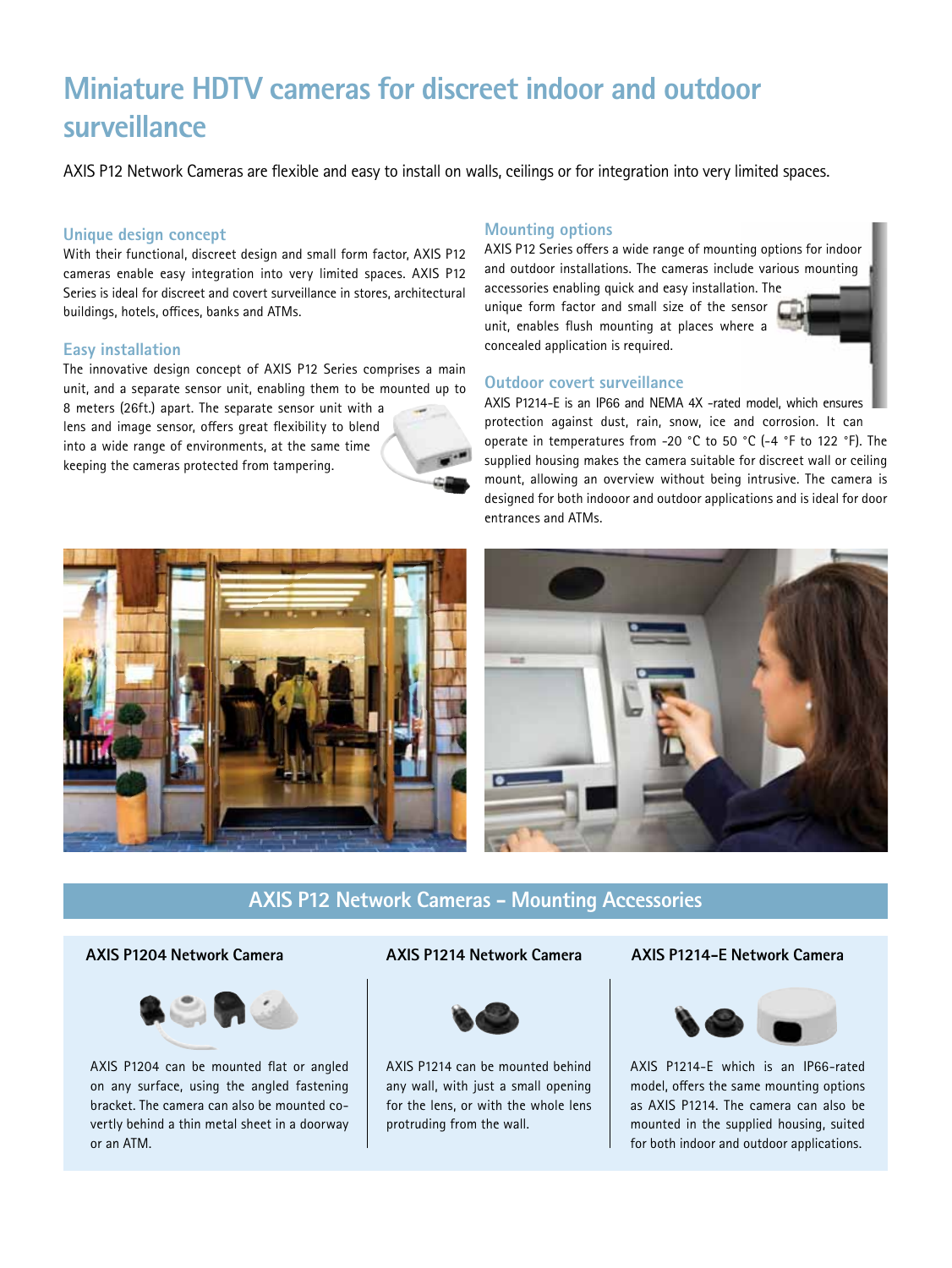#### **AXIS P1204 Network Camera with included mounting accessories**



**AXIS P1214 Network Camera with included mounting accessories**



#### **AXIS P1214-E Network Camera with included mounting accessories**



#### **Main unit (all models)**



#### **Mounting rail**